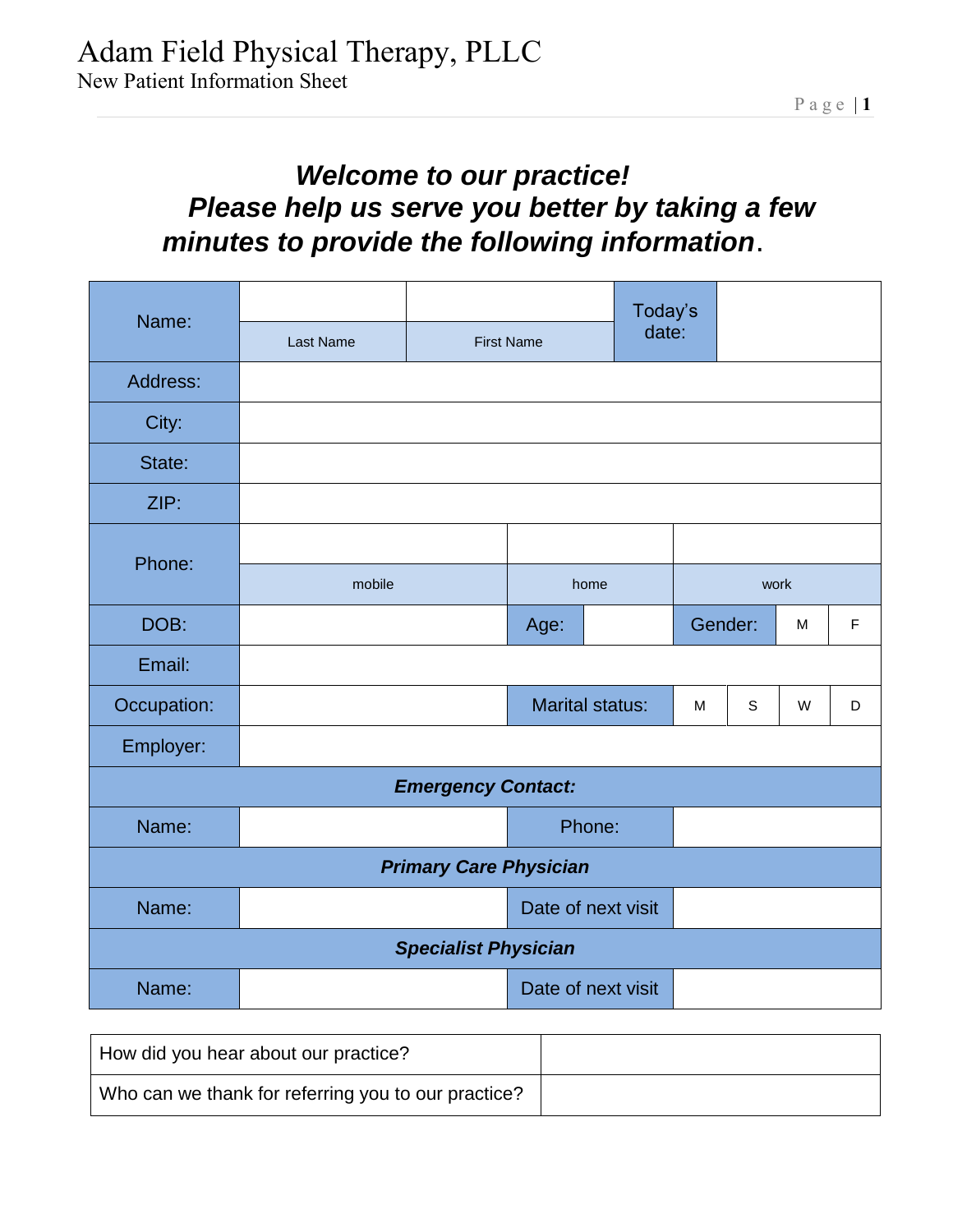# Adam Field Physical Therapy, PLLC

New Patient Information Sheet

### *The following is very important in our evaluation process. Please fill out these forms as specifically as possible to provide us with a clear picture of your present pain and functional status.*



|                                                                               | At its worst     |  |
|-------------------------------------------------------------------------------|------------------|--|
| Please rate your pain in the last 24-72 hours                                 | At its best      |  |
| Using the "0 -10" scale where 0 is no pain and 10 is the worst possible pain. | At present       |  |
|                                                                               | Night (sleeping) |  |
|                                                                               |                  |  |

| At what time of day are your symptoms the worst? |  |
|--------------------------------------------------|--|
| At what time of day are your symptoms the best?  |  |
| What activities increase your pain?              |  |
| What activities decrease your pain?              |  |

| What other types of treatment have you had for this problem? |         |  |                 |                                                                         |  |  |  |  |  |  |  |
|--------------------------------------------------------------|---------|--|-----------------|-------------------------------------------------------------------------|--|--|--|--|--|--|--|
|                                                              | Massage |  | <b>Bodywork</b> | Myofascial<br>Physical<br>Chiropractic<br>Surgery<br>Release<br>Therapy |  |  |  |  |  |  |  |
| Other Medical Treatment: (Please Describe)                   |         |  |                 |                                                                         |  |  |  |  |  |  |  |

| Check the box if you have had any of the following medical conditions? |                         |  |               |  |                            |  |                            |  |                          |  |                        |
|------------------------------------------------------------------------|-------------------------|--|---------------|--|----------------------------|--|----------------------------|--|--------------------------|--|------------------------|
|                                                                        | <b>Diabetes</b>         |  | Lung disease  |  | Weight<br>change           |  | Varicose veins             |  | Neurological<br>problems |  | Pregnancy              |
|                                                                        | Rheumatic fever         |  | Osteoporosis  |  | Migraine<br>headaches      |  | Epilepsy/<br>seizures      |  | Stroke                   |  | <b>Blackouts</b>       |
|                                                                        | <b>Heart Murmur</b>     |  | Malignancy    |  | <b>Arthritis</b>           |  | Broken bones<br>(fracture) |  | Metal<br>implants        |  | High blood<br>pressure |
|                                                                        | Circulatory<br>problems |  | Liver disease |  | Heart disease<br>pacemaker |  | Kidney<br>disease          |  | Others (explain below)   |  |                        |
|                                                                        |                         |  |               |  |                            |  |                            |  |                          |  |                        |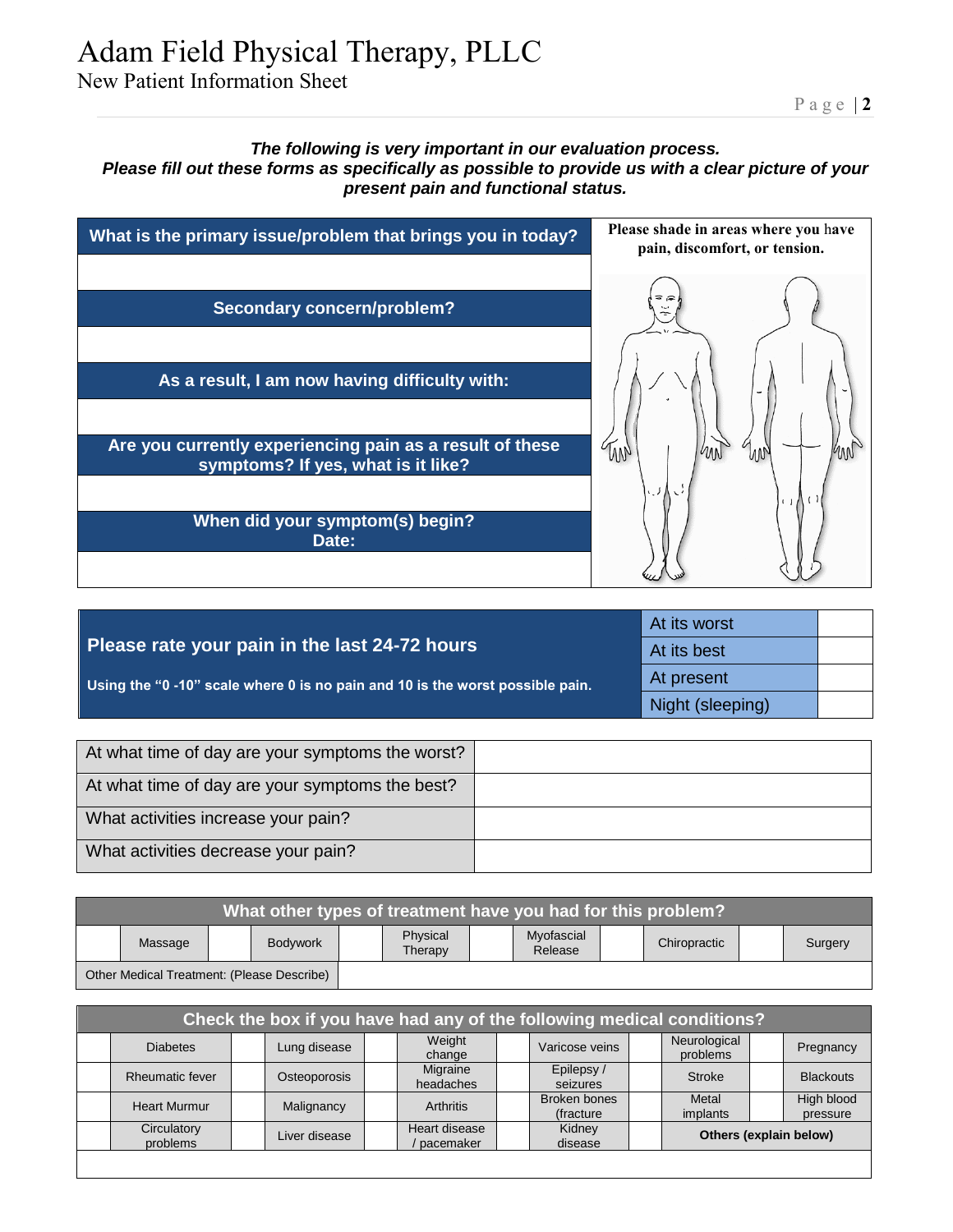## Adam Field Physical Therapy, PLLC

New Patient Information Sheet

|            | List past medical history and dates of occurrence. Include surgeries, accidents and other traumas.                                                                                             |                       |               |
|------------|------------------------------------------------------------------------------------------------------------------------------------------------------------------------------------------------|-----------------------|---------------|
|            |                                                                                                                                                                                                |                       |               |
|            |                                                                                                                                                                                                |                       |               |
|            |                                                                                                                                                                                                |                       |               |
|            |                                                                                                                                                                                                |                       |               |
|            |                                                                                                                                                                                                |                       |               |
|            |                                                                                                                                                                                                |                       |               |
|            |                                                                                                                                                                                                |                       |               |
|            | List ALL medications which you are currently taking, the condition for which you are using them, the<br>dose, and their effectiveness. (Include supplements, herbal and homeopathic remedies). |                       |               |
| Medication | For treatment of                                                                                                                                                                               | Dose / Amount per day | Effectiveness |
|            |                                                                                                                                                                                                |                       |               |
|            |                                                                                                                                                                                                |                       |               |
|            |                                                                                                                                                                                                |                       |               |
|            |                                                                                                                                                                                                |                       |               |

| Do you smoke?                                                                     | Yes | No.                             | If "Yes" – How much? |         |   |  |          |  |
|-----------------------------------------------------------------------------------|-----|---------------------------------|----------------------|---------|---|--|----------|--|
| When did you quit?                                                                |     | If not, Would you like to quit? |                      |         |   |  |          |  |
| Is there a chance you may be pregnant at this time?<br>Yes                        |     |                                 |                      |         |   |  |          |  |
| Do you engage in regular exercise?<br>Yes<br>No.                                  |     |                                 |                      |         |   |  |          |  |
| What type and how often?                                                          |     |                                 |                      |         |   |  |          |  |
| Are you able to exercise now?                                                     |     |                                 |                      |         |   |  | No.      |  |
| Do you have discomfort, shortness of breath, or pain with exercise?<br>Yes<br>No. |     |                                 |                      |         |   |  |          |  |
| Please Describe:                                                                  |     |                                 |                      |         |   |  |          |  |
|                                                                                   |     |                                 | 2                    | 3       | 4 |  | 5        |  |
| In general, your lifestyle is:                                                    |     | Active                          |                      | Average |   |  | Inactive |  |

## *If sleep is a problem, answer these questions:*

| Do you have trouble falling asleep?                  | Yes | No        |
|------------------------------------------------------|-----|-----------|
| Is your sleep restful?                               | Yes | <b>No</b> |
| Do you find it difficult to lie down?                | Yes | No        |
| Do you find it difficult to change positions in bed? |     |           |
| How many times do you wake in the night?             |     |           |
| How long before you fall back to sleep?              |     |           |